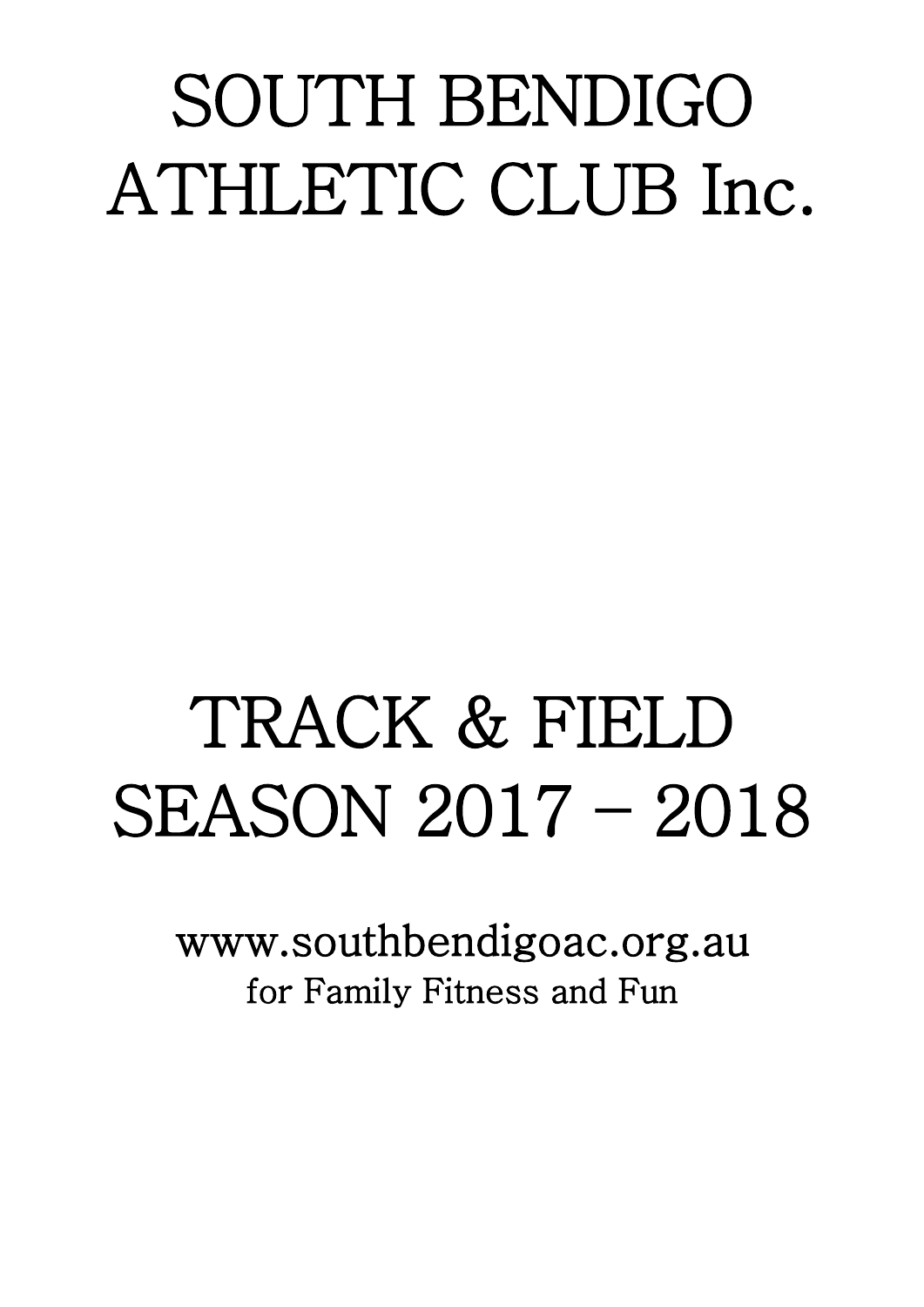## **HONOUR BOARD**

|                        | PRESIDENTS                       |                   | <b>SECRETARIES</b>      | <b>YEAR</b>        |                       | <b>TREASURER</b>       | <b>VIC-PRES</b> |                                    |
|------------------------|----------------------------------|-------------------|-------------------------|--------------------|-----------------------|------------------------|-----------------|------------------------------------|
| Frank                  | Waters                           |                   | Malcolm Atkinson        | 1957-58            |                       | Malcolm Atkinson       |                 | Ray Foley-Ian Campbell             |
| Frank                  | Waters                           | Graham Pratt      |                         | 1958-59            |                       | William Lafferty       |                 | Malcolm Atkinson                   |
| Frank                  | Waters                           | Graham Pratt      |                         | 1959-60            | Doug                  | Knowles                | Colin Baxter    |                                    |
| Frank                  | Waters                           | <b>Terry</b>      | <b>Brooks</b>           | 1960-61            | Peter                 | Llewellyn              | Charles         | Butcher                            |
| Frank                  | Waters                           | Terry             | <b>Brooks</b>           | 1961-62            | Peter                 | Llewellyn              | Charles         | <b>Butcher</b>                     |
| Eric                   | Perkins                          | Geoff             | Warber                  | 1962-63            | Geoff                 | Warber                 | Allen           | Stuchbery                          |
| Eric                   | Perkins                          | Len               | Peterson                | 1963-64            | Len                   | Peterson               | Terry           | <b>Brooks</b> Snr                  |
| Eric                   | Perkins                          | Len               | Peterson                | 1964-65            | Len                   | Peterson               |                 |                                    |
| Eric                   | Perkins                          | Len               | Peterson                | 1965-66            | Len                   | Peterson               |                 |                                    |
| Allen                  | Stuchbery                        | Len               | Peterson                | 1966-67            | Len                   | Peterson               |                 |                                    |
| Jim                    | Smith                            | Peter             | Huthnance               | 1967-68            | Peter                 | Huthnance              | Ray             | Stuchbery                          |
| Don                    | Robinson                         | Peter             | Huthnance               | 1968-69            | Ted                   | <b>B</b> rereton       | Vern            | Curnow                             |
| Vern                   | Curnow                           | Jim               | Smith                   | 1969-70            | Ted                   | <b>Brereton</b>        |                 |                                    |
| Roy                    | Jones                            | Hazel             | Pilcher                 | 1970-71            | Len                   | Maher                  |                 | Kenneth McElhinney                 |
| Terry                  | <b>Brooks</b>                    | Hazel             | Pilcher                 | 1971-72            | Len                   | Maher                  | William Spicer  |                                    |
| Jim                    | Smith                            | Hazel             | Pilcher                 | 1972-73            | Len                   | Maher                  | Don             | Pilcher                            |
| John                   | Davies                           | Hazel             | Pilcher                 | 1973-74            | Jim                   | Smith                  | <b>Bruce</b>    | Petts                              |
| John                   | Davies                           | Hazel             | Pilcher                 | 1974-75            | Jim                   | Smith                  | Fred            | Thompson                           |
| John                   | Davies                           | Jean              | Petts                   | 1975-76            | Jim                   | Smith                  | Frank           | Barr                               |
| Fred                   | Thompson                         | Jean              | Petts                   | 1976-77            | Jim                   | Smith                  | <b>Bruce</b>    | Petts                              |
| Fred                   | Thompson                         | Jean              | Petts                   | 1977-78            | Jim                   | Smith                  | Frank           | Barr                               |
| Fred                   | Thompson                         | Robert            | Seipolt                 | 1978-79            | Jim                   | Smith                  | Frank           | Barr                               |
| Fred                   | Thompson                         | Robert            | Seipolt                 | 1979-80            | Jim                   | Smith                  | Frank           | Barr                               |
| Fred                   | Thompson                         | David             | Simpson                 | 1980-81            | Jim                   | Smith                  | David           | Simpson                            |
| Fred                   | Thompson                         | Brian             | Hayes                   | 1981-82            | Dianne Seipolt        |                        | Robert          | Seipolt                            |
| Fred                   | Thompson                         | <b>Brian</b>      | Mead                    | 1982-83            | Dianne Seipolt        |                        | Robert          | Seipolt                            |
| Fred                   | Thompson                         | <b>Brian</b>      | Mead                    | 1983-84            | Dianne Seipolt        |                        | Robert          | Seipolt                            |
| Robert                 | Seipolt                          | <b>Brian Mead</b> |                         | 1984-85            |                       | George Austen          |                 | Peter Barret-Rob Scholes           |
| Robert<br>Robert Dixon | Seipolt                          | Robyn Powell      | <b>Trevor Nancarrow</b> | 1985-86            | George Austen         |                        | Robert          | Dixon                              |
| Robert Dixon           |                                  | Norman West       |                         | 1986-87<br>1987-88 |                       | Laurie Anderson        |                 | Hilson                             |
| Sharon Barr            |                                  | Norman West       |                         | 1988-89            |                       | Laurie Anderson        | Greg<br>Greg    | Hilson                             |
| Sharon Barr            |                                  | Norman West       |                         | 1989-90            |                       | Laurie Anderson        | Greg            | Hilson                             |
|                        | <b>Bertram Crapper</b>           | Norman West       |                         | 1990-91            |                       | Laurie Anderson        | Sharon          | Barr                               |
|                        | <b>Bertram Crapper</b>           | Norman West       |                         | 1991-92            |                       | Laurie Anderson        | Sharon Barr     |                                    |
|                        | <b>Bertram Crapper</b>           | Norman West       |                         | 1992-93            |                       | Laurie Anderson        | Murray          | Anderson                           |
| David                  | Purdon                           |                   | Sandra Giampietro       | 1993-94            |                       | <b>Heather Fenwick</b> | Greg            | Hilson                             |
| David                  | Purdon                           |                   | Sandra Giampietro       | 1994-95            |                       | <b>Heather Fenwick</b> | Robert          | Dixon                              |
| David                  | Purdon                           |                   | Sandra Giampietro       | 1995-96            |                       | <b>Heather Fenwick</b> | Robert          | Dixon                              |
| David                  | Purdon                           | Sandra            | Giampietro              | 1996-97            | Robert Dixon          |                        | Peter           | <b>Barrett</b>                     |
| David                  | Purdon                           | Sandra            | Giampietro              | 1997-98            | Robert Dixon          |                        | Peter           | <b>Barrett</b>                     |
| David                  | Purdon                           | Sandra            | Giampietro              | 1998-99            | Robert Dixon          |                        | Peter           | <b>Barrett</b>                     |
| David                  | Purdon                           | Sandra            | Giampietro              | 1999-2000          | None                  |                        | Robert          | Dixon                              |
| David                  | Purdon                           | Arthur            | Curnick                 | 2000-01            | Greg                  | Hilson                 | Luke            | Paterson                           |
| David                  | Purdon                           | Arthur            | Curnick                 | 2001-02            |                       | Sandra Giampietro      |                 | Robert De La Haye                  |
| David                  | Purdon                           | Sandra            | Giampietro              | 2002-03            | <b>Brian</b>          | Cornell                |                 | Robert De La Haye                  |
| David                  | Purdon                           | Sandra            | Giampietro              | 2003-04            | Peter                 | <b>Barrett</b>         | None            |                                    |
| David                  | Purdon                           | Sandra            | Giampietro              | 2004-05            | Peter                 | <b>Barrett</b>         | None            |                                    |
| Greg                   | Hilson                           | Sandra            | Giampietro              | 2005-06            | Peter                 | <b>Barrett</b>         | Scott           | Purdon                             |
| Greg                   | Hilson                           | Sandra            | Giampietro              | 2006-07            | Peter                 | <b>Barrett</b>         | Scott           | Purdon                             |
| Greg                   | Hilson                           | Carol             | Coad                    | 2007-08            | Peter                 | <b>Barrett</b>         | Neil            | <b>Britten</b>                     |
| Greg                   | Hilson                           | Carol             | Coad                    | 2008-09            | Peter                 | <b>Barrett</b>         |                 | Amanda Worthington                 |
| Greg                   | Hilson                           | Carol             | Coad                    | 2009-10            | Annette Curtis        |                        |                 | Amanda Worthington                 |
| Greg                   | Hilson                           | Carol             | Coad                    | 2010-11            | Annette Curtis        |                        |                 | Amanda Worthington                 |
| Leigh                  | <b>Browell</b>                   | Carol             | Coad                    | 2011-12            | Annette Curtis        |                        | Greg            | Hilson                             |
| Leigh                  | <b>Browell</b>                   | Carol             | Coad                    | 2012-13            | Annette Curtis        |                        |                 | Amanda Worthington                 |
| Leigh                  | <b>Browell</b>                   | Carol             | Coad                    | 2013-14            | Annette Curtis        |                        |                 | Amanda Worthington                 |
| Leigh                  | <b>Browell</b>                   | Nigel             | Self                    | 2014-15            | Annette Curtis        |                        |                 | Amanda Worthington                 |
| Leigh                  | <b>Browell</b><br><b>Browell</b> | Nigel             | Self                    | 2015-16<br>2016-17 | <b>Annette Curtis</b> |                        |                 | Amanda Worthington                 |
| Leigh<br>Leigh         | <b>Browell</b>                   | Nigel             | Self<br>Self            | 2017-18            | <b>Anetter Curtis</b> |                        |                 | Amanda Worthington                 |
|                        |                                  | Nigel             |                         |                    | <b>Annette Curtis</b> |                        |                 | AmandaWorthington/Daniel Plowright |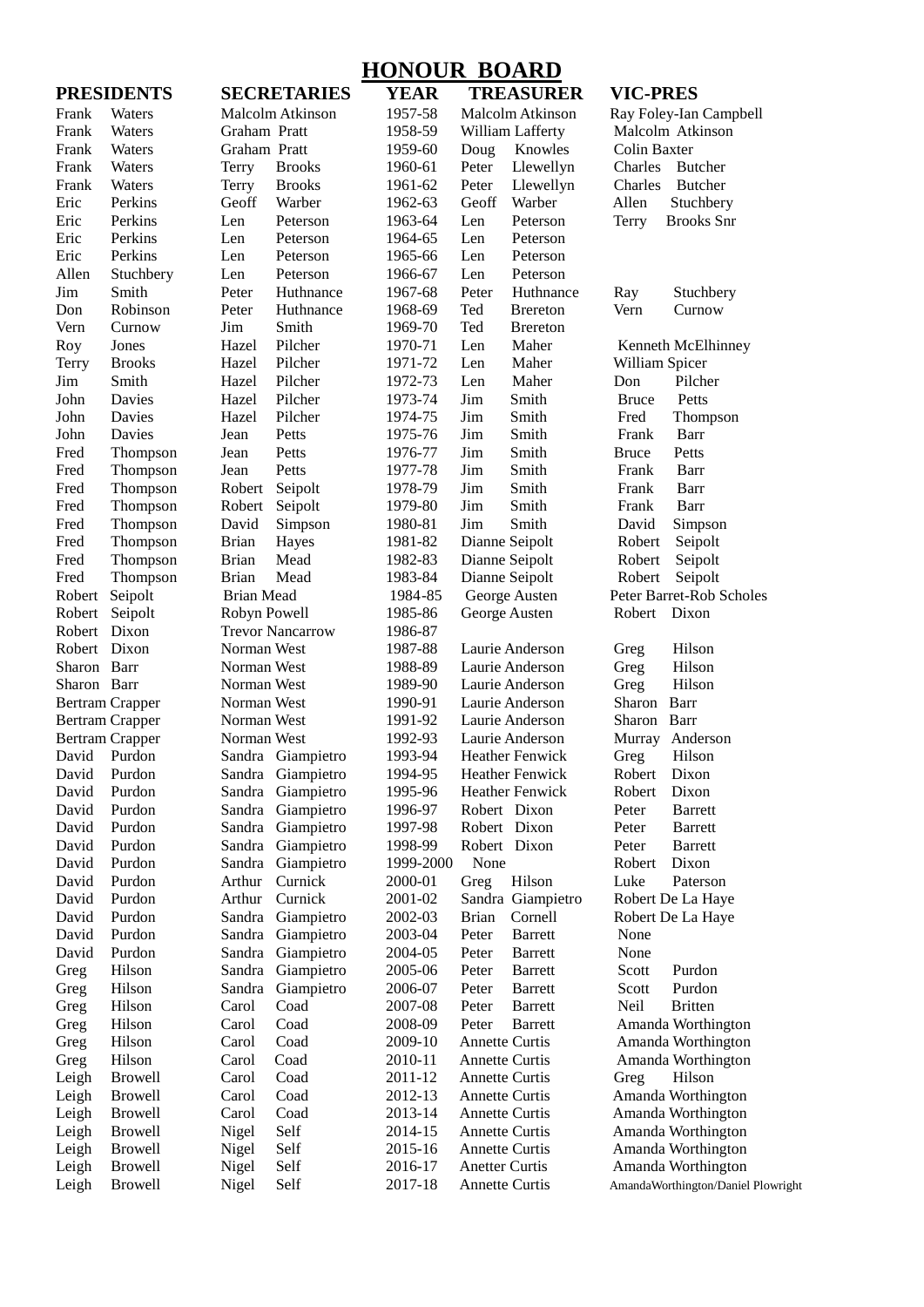#### **LIFE MEMBERS**

| Mr. Jim Smith                                      |  |
|----------------------------------------------------|--|
| Ms. Sharon Barr                                    |  |
| Mr. Robert Dixon                                   |  |
| Mr. David Purdon                                   |  |
| Ms. Sandra Giampietro                              |  |
| Mr. Scott Purdon                                   |  |
| $M_{\text{rel}}$ $C_{\text{ord}}$ $C_{\text{ord}}$ |  |

 Mr. Jim Smith Mr. Fredrick Thompson Mr. Frank Barr Mr. Ronald Nancarrow Mr. Norman West Miss Amanda Worthington Mr. Greg Hilson<br>Mr. William Trew Mr. Paul Rance Mr. William Trew Mr. Paul Rance<br>Mr. Peter Barrett Mr. Rob Scholes Mr. Peter Barrett<br>
Mr. Rob Scholes<br>
Mr. Arthur Curnick<br>
Mr. Arthur Curnick Mrs. Cheryl Curnick Mrs. Carol Coad Mrs. Annette Curtis \* \* \* \* \* \* \* \* \* \* \* \* \* \* \* \* \* \*

### **2017-2018 EXECUTIVE COMMITTEE**

#### **PRESIDENT - LEIGH BROWELL VICE PRESIDENT - DANIEL PLOWRIGHT/MANDY WORTHINGTON SECRETARY - NIGEL SELF / CAROL COAD ASST. SECRETARY - CAROL COAD TREASURER - ANNETTE CURTIS**

#### **REGISTERED A.V. ATHLETES, COACHES AND OFFICIALS 2017-2018**

|             | Pamela Ah-Dore-Farnell |                     | Nicholas Alexander  |                     | Olivia Attard     |                          |             |
|-------------|------------------------|---------------------|---------------------|---------------------|-------------------|--------------------------|-------------|
|             | Peter Barrett          |                     | Emma Berg           |                     | Sara Berg         |                          | Tom Bickley |
|             |                        | Leigh Browell       | Liam Campbell       |                     |                   | John Carter              |             |
|             |                        | Carol Coad          | Hannah Cotter       |                     |                   | <b>Rachael Crockhart</b> |             |
|             | <b>Annette Curtis</b>  |                     | Caitlyn Curtis      |                     | Peter Curtis      |                          |             |
|             | Elle Dee Farnell       |                     | Keely Farnell       |                     |                   |                          |             |
|             | Taryn Furletti         |                     | Liam Gay            |                     | Sandra Giampietro |                          |             |
|             | Charlie Gulliou        |                     | Claude Gulliou      |                     | Jackie Gulliou    |                          | Peter       |
| Hayes       |                        | <b>Teleah Hayes</b> |                     | <b>Yazmin Hayes</b> |                   | Zahra Hayes              |             |
|             |                        | Wolf Heiden         | Erin Hilson         |                     |                   |                          |             |
|             | Greg Hilson            |                     | Jake Hilson         |                     | Kyle Hilson       |                          |             |
|             | Abbey Hromenko         |                     | Trudy Hromenko      |                     | Darcy Jacobs      |                          | John        |
| Justice     |                        | Lily Kettle         |                     | <b>Bryce Laird</b>  |                   |                          |             |
|             | <b>Tyler Leonard</b>   |                     | <b>Rhys Lias</b>    |                     | Conrad Louw       |                          |             |
|             | Jessica Louw           |                     | Nathan Louw         |                     | Renee Louw        |                          |             |
|             | Jen Mc Arthur          |                     | Oliver Muggleton    |                     | Darcy Nelson      |                          |             |
|             | Peter Norris           |                     | <b>Aaron Norton</b> |                     | Jayne Norton      |                          |             |
|             | Jemma Norton           |                     | <b>Adam Parker</b>  |                     | Jennifer Payne    |                          |             |
|             | Joshua Pickthall       |                     | Daniel Plowright    |                     | Stephanie Pompeii |                          | Jack        |
| Popplestone |                        | Paul Rance          |                     | Archie Reid         |                   | Jessica Saffron          |             |
|             | Joan Self              |                     | Arshdeep Singh      |                     | Angus Skirka      |                          |             |
|             | Eliza Sullivan         |                     | Jesse Sullivan      |                     | Chris Timewell    |                          |             |
|             | <b>Felicity Trew</b>   | Keely Trew          |                     | William Trew        |                   |                          | Alex        |
| Woods       |                        | Andrea Woods        | James Woods         |                     |                   | Amanda                   |             |
| Worthington |                        |                     |                     |                     |                   |                          |             |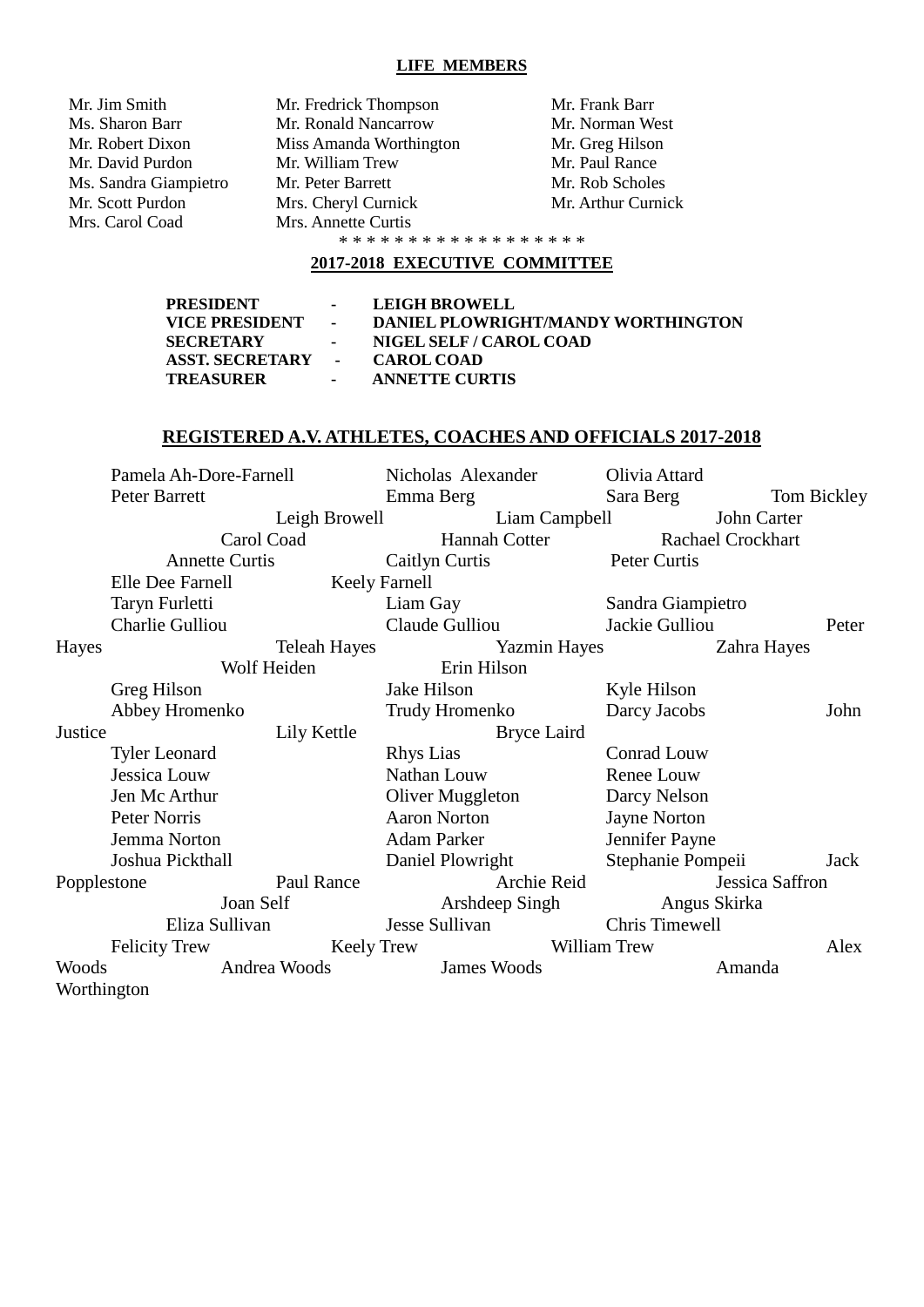

4 x 200m 40+ Women record holders: Andrea Woods, Jackie Guillou, Carol Coad, Trudy Ann Haines

#### VICTORIAN ALL SCHOOLS

Congratulations Jake Hilson, Emma Berg and Taryn Furletti on their gold medals. James Woods with a bronze and Abbey Hromenko with a 4<sup>th</sup>.

#### AUSTRALIAN ALL SCHOOLS ADELAIDE

Australian All Schools Adelaide: Taryn Furletti and Emma Berg both captured medals at the weekend's running of the Australian All Schools track and field championships in Adelaide.

A great year for Furletti rolled on as she won the under-16 2000m steeplechase in a time of 7:00.26. Based on this years performances around the world, Furletti was just outside the top 20 at IAAF under-18 age level.

The 14 year old contested the under-16 3000m on Saturday and was fourth in a time of 9:57.13

Emma Berg earned bronze in thr two finals she contested . The Swan Hill College student hurled the discus to a mark of 42.27m. Berg's marks in a closely-fought contest were 41.47, 41.92, 42.27 and 41.52.

A best of 14.28m at shot putt meant the teenager would return home with a bronze medal.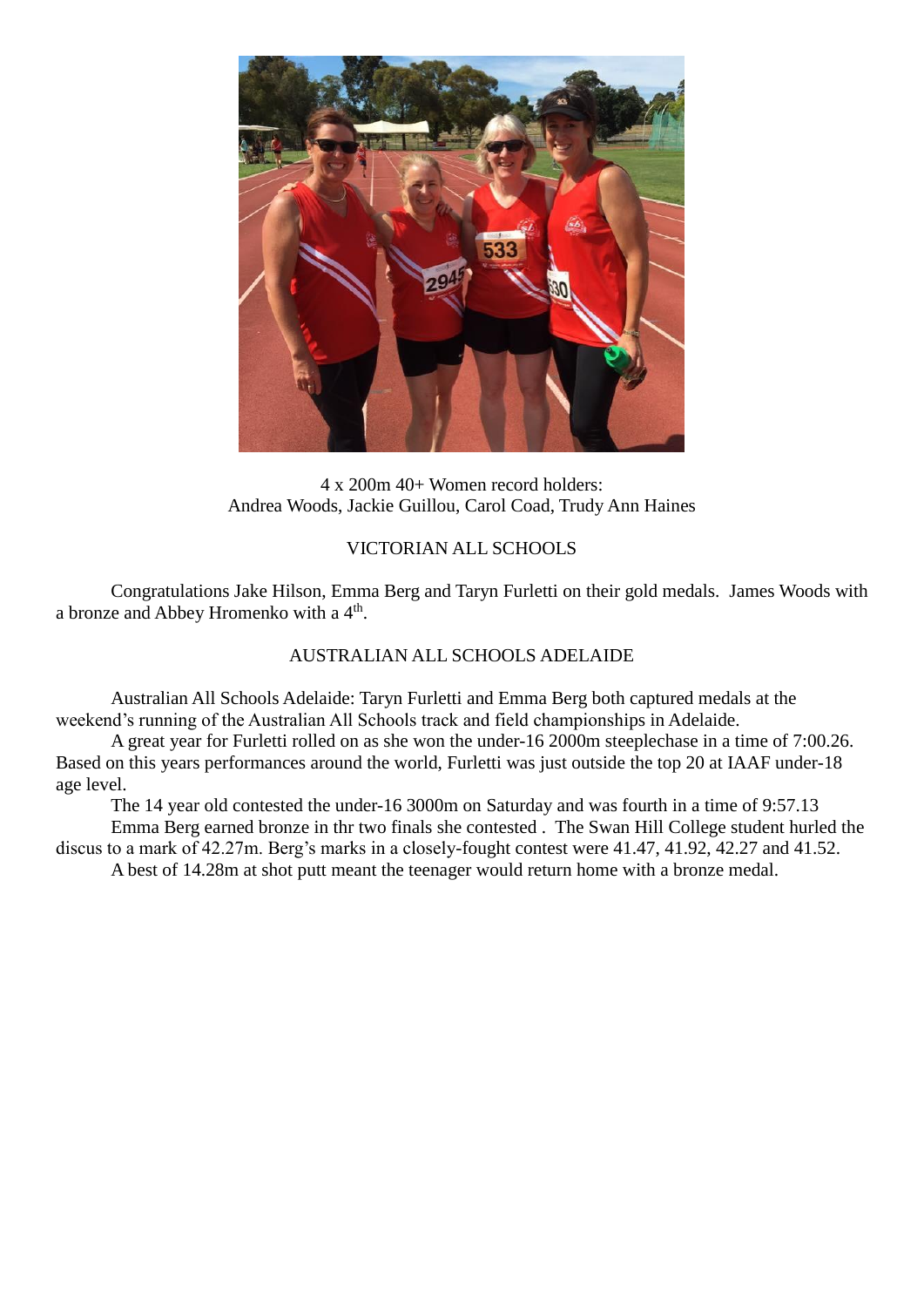

### ATHLETES OF THE MONTH

#### OCTOBER – John Justice

Congratulations to South Bendigo Athletic Clubs Athlete of the Month for October – John Justice. In recent times John has continually set new 80+ men's records in the 800m, 1500m, and javelin.

#### NOVEMBER – Teleah Hayes

Teleah has been on an open ladies record breaking spree this season, settingg records in the 800m 1500m, 3000m and 5000m.

#### DECEMBER – Jack Popplestone

Each week Jack continues to drop his times and was rewarded with a win in a heat of the Victorian Milers 800m.

JANUARY – Joan Self

FEBRUARY – Yazmin Hayes

MARCH – Taryn Furletti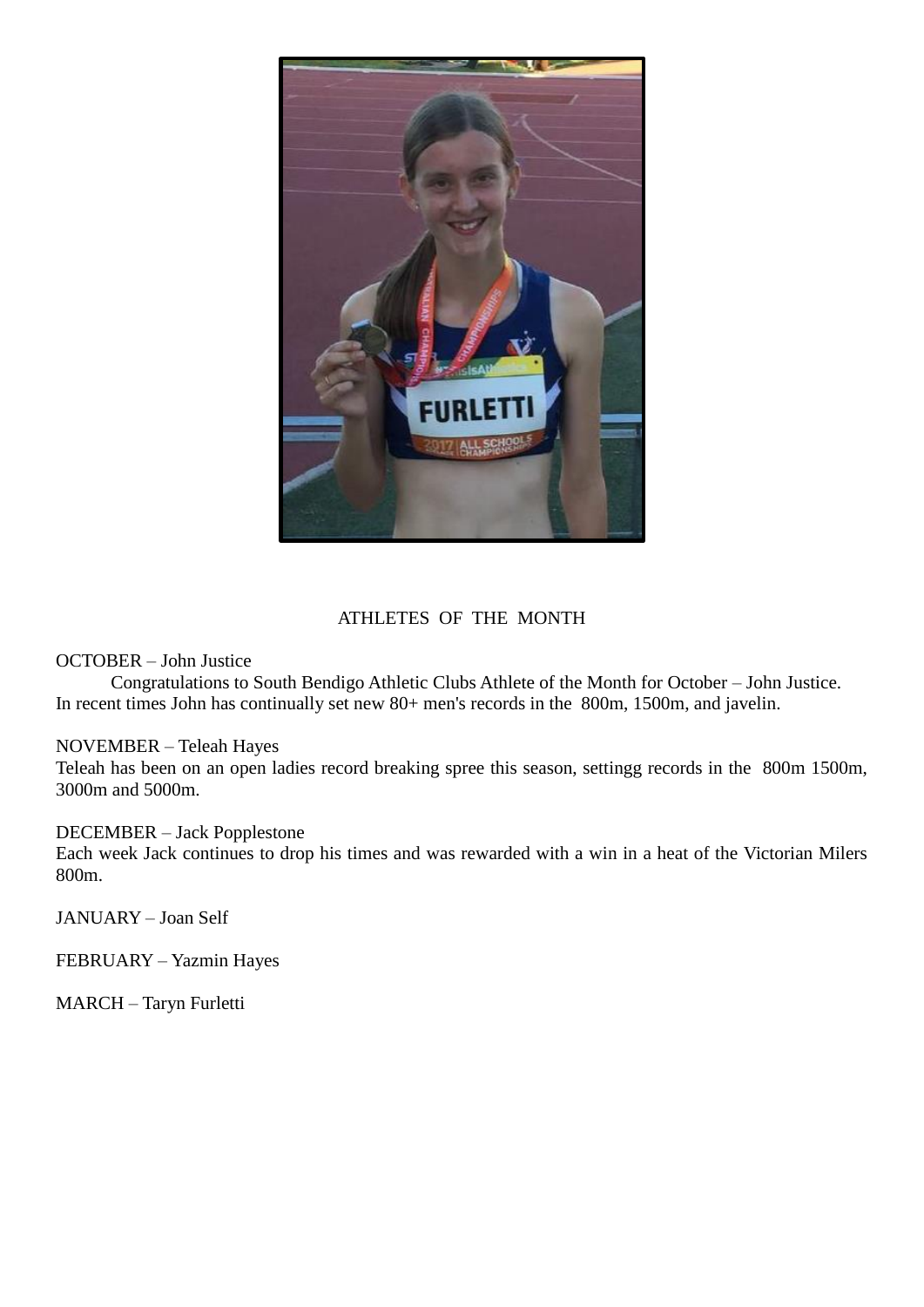

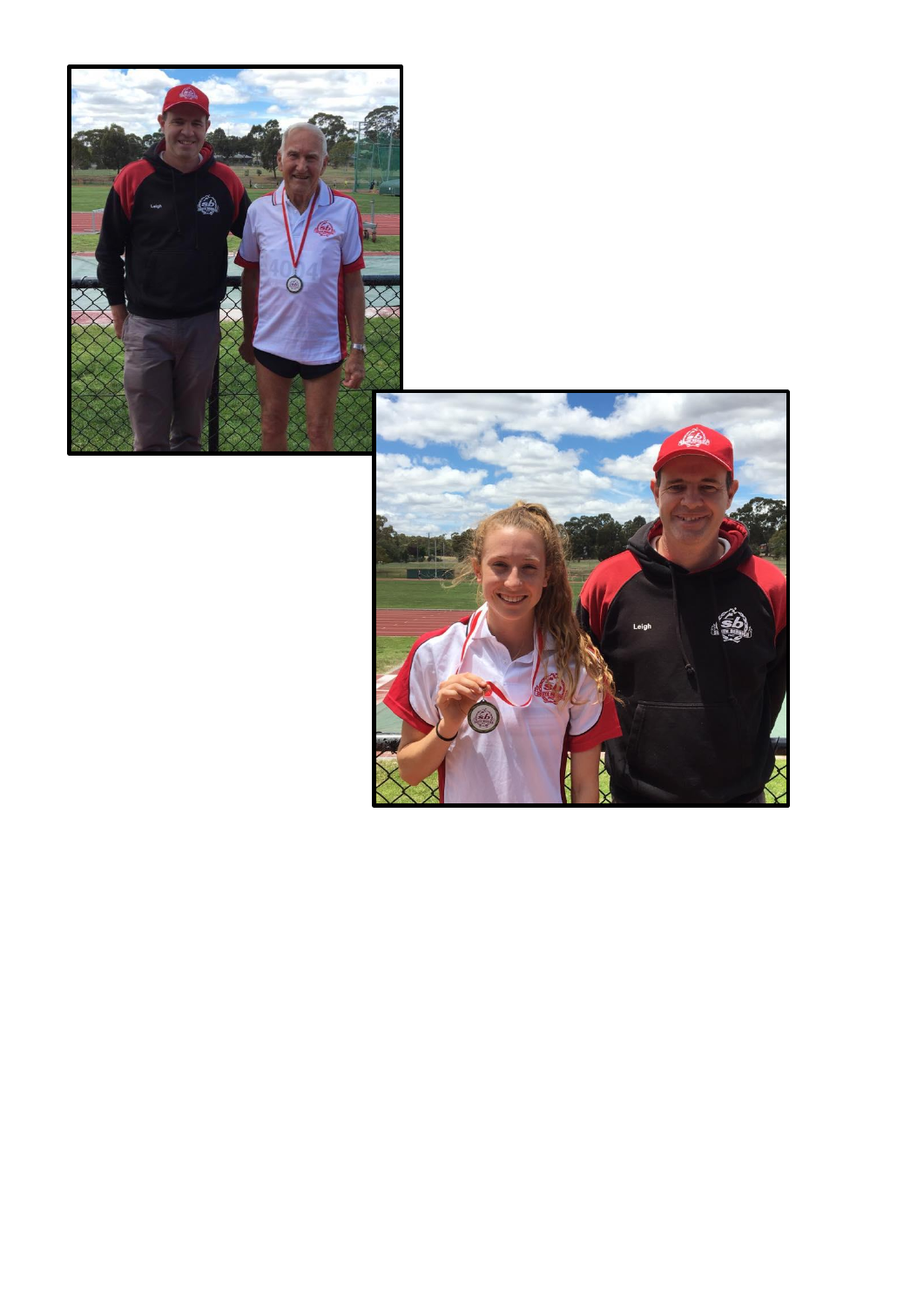#### ERN HAMMER MEMORIAL

The Ben Stolz Myotherapy Ern Hammer Memorial has been run and won in Bendigo today, with 13 year old Jackson Eadon, winning in a time of 10.30 minutes, from Rossi Evans & Peter. Curtis in third place[! Archie Reid](https://www.facebook.com/archie.reid.370?fref=gs&dti=196567873148&hc_location=group) 9.07 minutes, ran fastest time, with Tarryn Furletti the fastest female!



VICTORIAN MILERS CLUB – Lakeside 9th November 2017

Awesome performance by [Teleah Hayes](https://www.facebook.com/teleah.hayes.3?fref=gs&dti=196567873148&hc_location=group) last night smashing the residential record for open ladies 3000m with a time of 9:27, Congratulations Teleah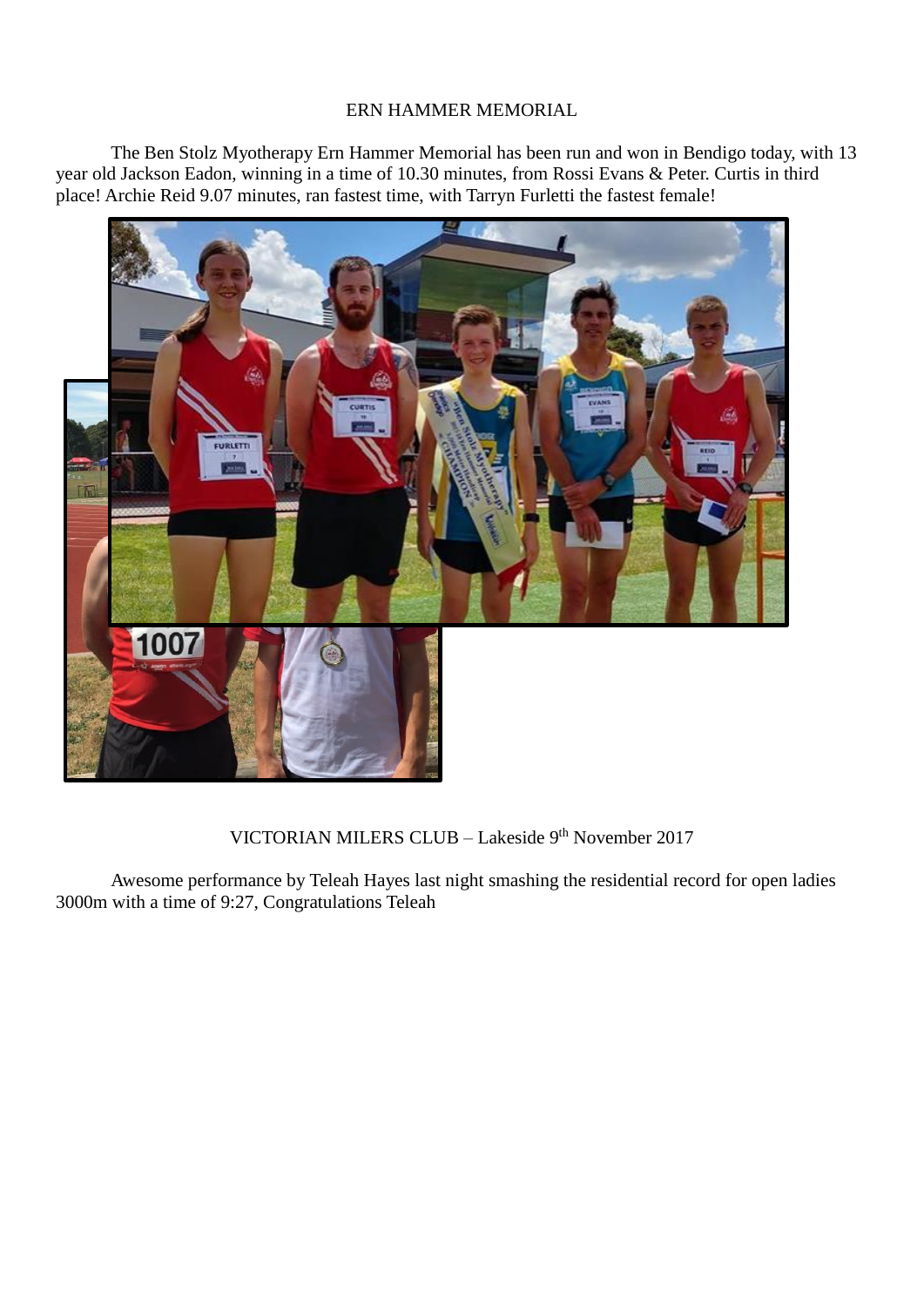



#### JACK DAVEY 5000M CHAMPIONSHIPS

Congratulations [Archie Reid](https://www.facebook.com/archie.reid.370?fref=gs&dti=196567873148&hc_location=group) and [Teleah Hayes](https://www.facebook.com/teleah.hayes.3?fref=gs&dti=196567873148&hc_location=group) tonight's 5000m Jack Davey Championship Champions. Archie with a time of 15:36 set a new u17 & u18 centre record and Teleah broke the Open Women's 3000m centre record and 5000m Open Women's centre and residential records with a time of 16:15. Awesome Effort by all our members with [Danny Plow,](https://www.facebook.com/daniel.plowright.75?fref=gs&dti=196567873148&hc_location=group) [Aaron Norton](https://www.facebook.com/aaron.norton.560?fref=gs&dti=196567873148&hc_location=group) and [Peter Curtis](https://www.facebook.com/peter.curtis.7739?fref=gs&dti=196567873148&hc_location=group) all competing.



STATE SCHOOLS CHAMPIONSHIPS – OCTOBER 2017

Sara Berg; 2000m steeple 8:28.59 PB, 800m 2:37.34 PN, 1500m 5:30.64 PB. Emma Berg: 1500m 5:30.64 PB, Discus 42.03m, Javelin 39.29mR, Shot Put 15.09m R Abbey Hromenko: 90m Hurdles 15.33, High Jump 1.60m, Triple Jump 10.32m Taryn Furletti: 3000m 10:09.37, 1500m 4:48.63 Yazmin Hayes: 3000m 10:43.52 Jessica Saffron: Long Jump 4.33m, Triple Jump 9.23m Ella Dee Farnell: Long Jump 4.69m, Triple Jump 10.95m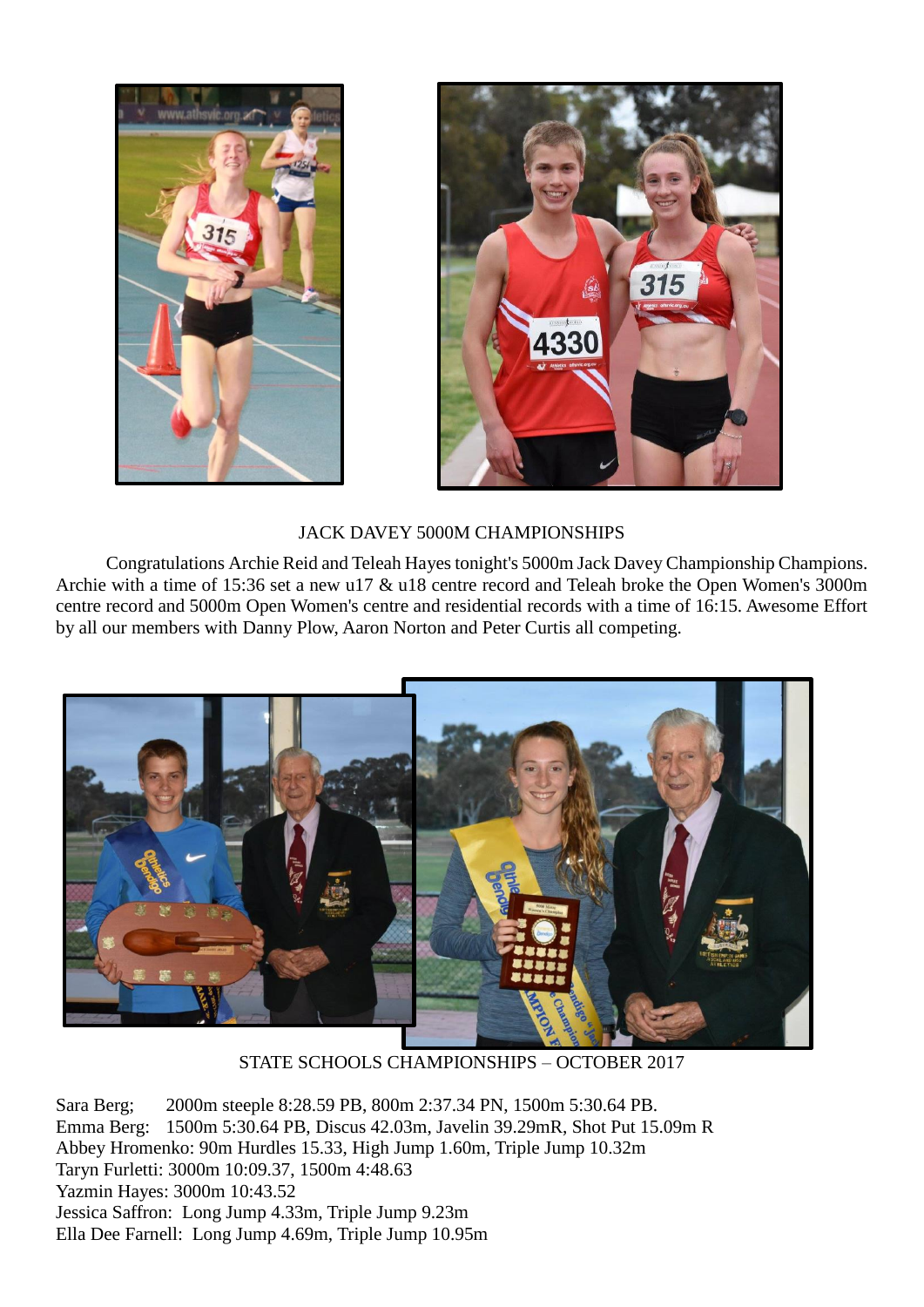Archie Reid: 1500m 4:13.84 Jake Hilson: 100m 11.56, 200m 22.91, 400m 50.81 James Woods: Javelin 42.23m Arshdeep Singh: 400m 57.85 Jack Popplestone: 1500m 4:22.18

#### VICTORIAN ALL SCHOOLS - OCTOBER 2017

Abbey Hromenko U16 High Jump  $4<sup>th</sup> 1.60m$ Emma Berg U17 Discus  $1<sup>st</sup> 43.19m$ , Javelin  $3<sup>rd</sup> 38.36m$ Jack Popplestone U18 800m 7<sup>th</sup> 2:04.28 Jake Hilson U20 200m 1st 23.18 Taryn Furletti U15 3000m 1st 9:59.95 Archie Reid U17 3000m 6th 8:59.36 Ella Dee Farnell U17 Long Jump  $10^{th}$  4.87m Sara Berg U15 Javelin  $10^{th}$  23.78m James Woods U15 High Jump 3rd 1.65m BENDIGO BANK 10KM FUN RUN

Congratulations [Teleah Hayes](https://www.facebook.com/teleah.hayes.3?fref=gs&dti=196567873148&hc_location=group) on winning today's 10km Bendigo Bank Fun Run.



ZATOPEK 15TH DECEMBER 2017

Teleah's time of 34:55.35 and 15<sup>th</sup> place was a new Bendigo Residential and Victorian Country record for 10.000 metres and the first athlete to go under 35 minutes. It broke our local record held by Clare McKechnie by over 10 seconds.

Earlier in the night, two 14 year olds ran in the Under 20 3000m against the best juniors in the land.

Taryn Furletti, after running at the Australian All Schools a few days earlier, and winning the 2000m steeple national championship had to back up. Yazmin Hayes was the other yougnster mixing it with the strong field. Furletti finished in 7<sup>th</sup> place in a time of 10:05.35 just 7 seconds outside her personal best just 4 days earlier. Hayes was  $12<sup>th</sup>$  in  $10:37.19$  which was an outstanding performance against the strongest field she had faced.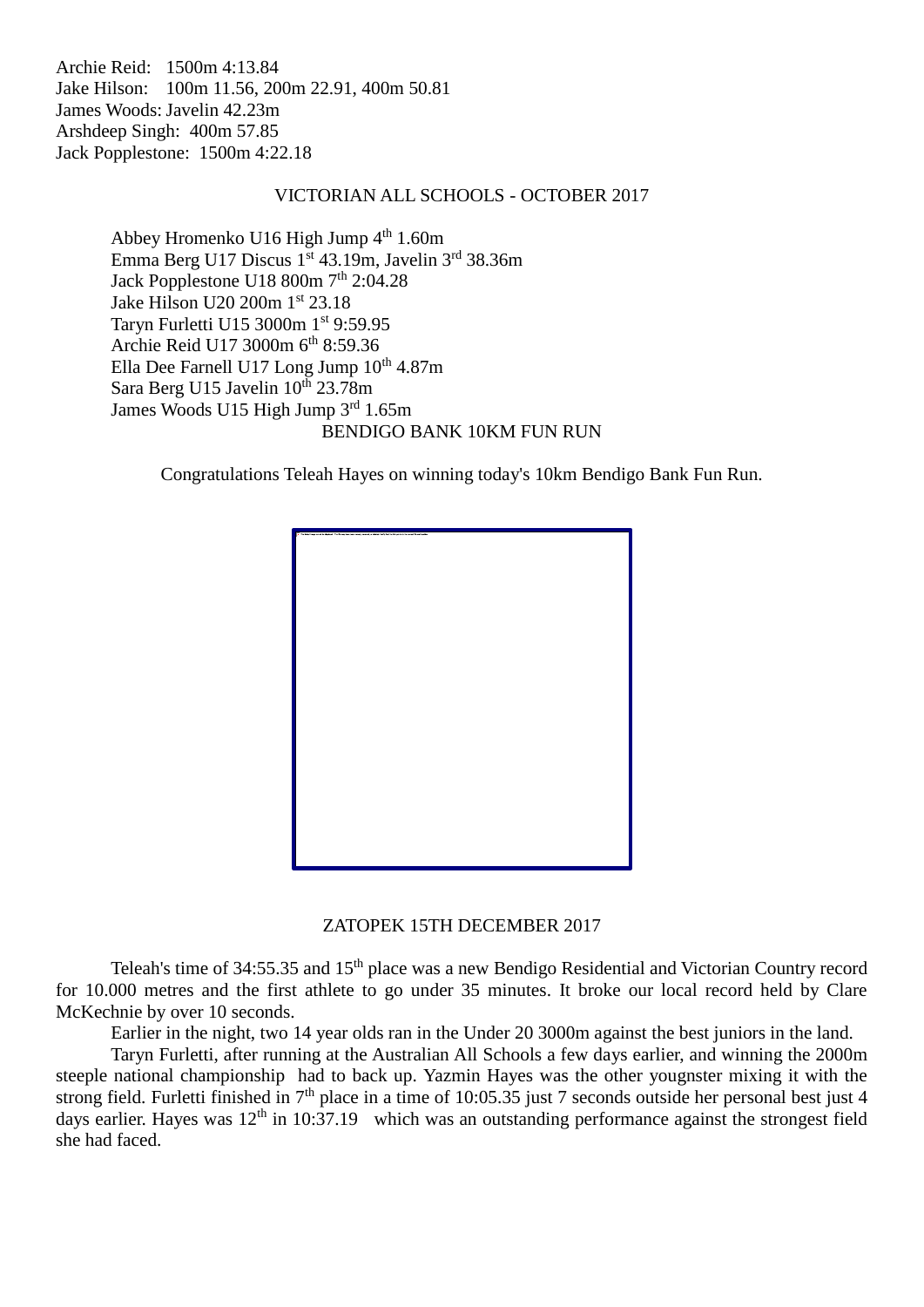South Bendigo's John Justice and Joan Self added to their record-breaking run in the 10th round of the Athletics Victoria shield competition run at the Latrobe University Bendigo athletics complex in Retreat Road.

Justice ran and won his 800m heat in a time of 3:05.16 which again broke the Centre's 80-plus record he previously held

Self hurled the discus to a mark of 20.32m and holds the Centre record for the 60-plus class.



#### VICTORIAN COUNTRY CHAMPIONSHIPS, BALLARAT - JANUARY 2018

1500m Walk 60+ Men 1st John Carter 11:11.51 60+ Women 2nd Jennifer Payne 8:51.24, 3 rd Annette Curtis 9:49.35 800m Under 16 Women 7th Sara Berg 2:41.86 Under 18 th Yazmin Hayes 2:27.14 Under 20 5<sup>th</sup> Olivia Attard 2:41.58 60+ Women 1st Jennifer Payne 3:13.76 Open 1st Teleah Hayes 2:11.26 Under 18 Men 7<sup>th</sup> Darcy Nelson, Darcy 2:14.30 Under  $20$ <sup>rd</sup> Jack Popplestone 2:01.91  $40+$  Men  $3<sup>rd</sup>$  Greg Hilson 2:31.83  $4<sup>th</sup>$  Leigh Browell 2:40.65 Open Men  $5<sup>th</sup>$  Rhys Lias 2:10.67 7<sup>th</sup> Aaron Norton 2:22.68 400m Hurdles 40+ Men 2nd Chris Timewell 1:16.65 Open Men 1 1<sup>st</sup> Peter Curtis 1:08.63 Under 20 Women 2nd Olivia Attard 1:19.88 5000m Walk Open Men 1<sup>st</sup> Peter Curtis 30:04.07 3<sup>rd</sup> John Carter 38:37.76 3000m Women Under 16 1st Taryn Furletti 10:28.95 Under 18 2nd Yazmin Hayes 10:16.29 5000m Women Open 1<sup>st</sup> Teleah Hayes 17:06.83  $40+$  Men  $3<sup>rd</sup>$  Peter Norris 19:52.52  $4<sup>th</sup>$  Leigh Browell 21:47.6 10,000m Under 20 Men 1st Archie Reid 32:56.95 Open 1  $4<sup>th</sup>$  Leigh Browell 47:22.96  $40+$  $4<sup>th</sup>$  Leigh Browell 47:22.96 Hammer  $40+$  Men  $2<sup>nd</sup>$  Chris Timewell 25.06m  $4<sup>th</sup>$  Leigh Browell 15.41m Open Women Felicity Trew 20.54m Open Men nd Aaron Norton 22.16m, 5<sup>th</sup> Peter Curtis 19.50m JavelinWomen Under 18 1st Emma Berg 38.60m Under 16 3rd Sara Berg 26.48m Under 14 4<sup>th</sup> Jemma Norton 10.94m **Open** 1<sup>st</sup> Emma Berg 35.38m  $40+$ 1<sup>st</sup> Jayne Norton 24.97m  $50+$  $1<sup>st</sup>$  Carol Coad 19.67m  $60+$  $1<sup>st</sup>$  Joan Self 19.53m, 4<sup>th</sup> Annette Curtis 14.99m Under 14 Men 2nd Logan Hromenko 22.40m Under  $16 \qquad 1^{st}$  James Woods  $40.14$ m  $40 +$ Men Peter Norris 33.78m 3<sup>rd</sup> Chris Timewell 33.39m 7<sup>th</sup> Leigh Browell 16.44m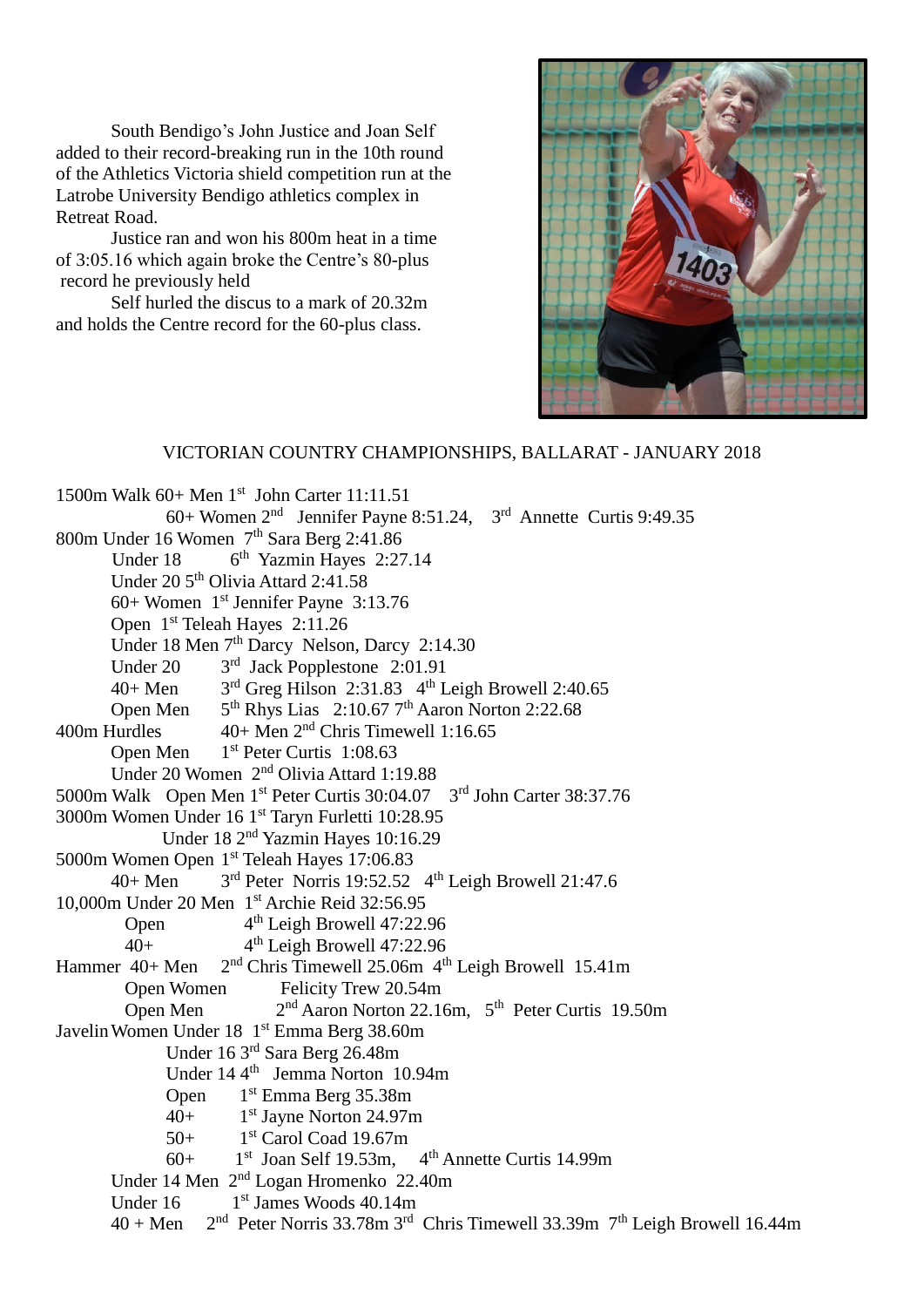Open 3  $3<sup>rd</sup>$  Peter Curtis 31.01m, <sup>th</sup> Aaron Norton 25.91m Discus Under 16 Men 3rd James Woods 30.50m Under 18 Women 1st Emma Berg 43.19m Under 16 st Sara Berg 24.86m Under 14 5<sup>th</sup> Jemma Norton 12.90m **Open** 1<sup>st</sup> Emma Berg 43.09m, 2<sup>nd</sup> Jayne Norton 28.31m, 6<sup>th</sup> Felicity Trew 22.37, 9<sup>th</sup> Keely Farnell 18.10m  $40+$  $2<sup>nd</sup>$  Jayne Norton 27.64m  $50+$ 1<sup>st</sup> Carol Coad 19.72m  $60+$  $1<sup>st</sup>$  Joan Self 19.74m,  $5<sup>th</sup>$  Annette Curtis 13.61m, Under 14 Men 3rd James woods 30.50m Open <sup>nd</sup> Joshua Pickthall 36.65m, 5 5<sup>th</sup> Aaron Norton 23.42m  $40+$  $2<sup>nd</sup>$  Chris Timewell 26.08m,  $5<sup>th</sup>$  Leigh Browell 18.86m Triple Jump 40+ Women 3<sup>rd</sup> Trudy Hromenko 7.91m 50+ 1st Carol Coad 7.73m  $60 + 1$ <sup>st</sup> Joan Self 7.36m Under  $18$  Ella Dee Farnell 10.63m Under 14 14<sup>th</sup> Jemma Norton 6.45m Under 16 8<sup>th</sup> Eliza Sullivan **Open** 3<sup>rd</sup> Ella Dee Farnell 10.40m  $40+$ <sup>rd</sup> Trudy Hromenko 7.91m  $50+$ 1<sup>st</sup> Carol Coad 7.73m  $40+$  Men  $4<sup>th</sup>$  Leigh Browell 7.71m Open Men 2<sup>nd</sup> Peter Curtis 9.86m 3<sup>rd</sup> Aaron Norton 9.67m Shot Put Under 18 Women  $1<sup>st</sup>$  Emma Berg 14.74m Under 14  $2<sup>nd</sup>$  Jemma Norton 5.55m Under 16  $1<sup>st</sup>$  Sara Berg 8.34m Open Emma Berg 1st 12.25m, Felicity Trew 5th 8.12m, Keely Farnell 9th 6.26m  $40+$ 1<sup>st</sup> Tudy Hromenko 8.55m  $60+$  $5<sup>th</sup>$  Annette Curtis 5.33m  $60+$  Men  $5<sup>th</sup>$  John Carter 4.77m Under 14 Men 1st James Woods 10.83m Open Men  $2<sup>nd</sup>$  Joshua Pickthall 11.45m  $40+$  $2<sup>nd</sup>$  Chris Timewell 8.33m,  $4<sup>th</sup>$  Leigh Browell 7.41m High Jump Under 16 Men 1<sup>st</sup> James Woods 1.70m Under 18 Women 5<sup>th</sup> Abbey Hromenko 1.45m. Ella Dee Farnell 6<sup>th</sup> 1.40m **Open** 1<sup>st</sup> Trudy Hromenko 1.30m Open Men th Peter Curtis 1.50m, Aaron Norton 1.45m  $40+$ <sup>nd</sup> Greg Hilson 1.55m, 4<sup>th</sup> Peter Norris 1.45m, 5<sup>th</sup> Chris Timewell 1.45m 100m Under 16 Women Eliza Sullivan 14.98 Under 18 Ella Dee Farnell 14.03 Open Stephanie Pompei 6<sup>th</sup> 13.41, 8<sup>th</sup> Keely Farnell 14.84  $50+$ 1<sup>st</sup> Carol Coad 15.83  $60+$ 4<sup>th</sup> Annette Curtis 19.94 Under 18 Men 4<sup>th</sup> Jess Sullivan 11.79 Under  $20<sub>1</sub>$  $4<sup>th</sup>$  Jake Hilson 11.35  $40+$  $2<sup>nd</sup>$  Chris Timewell 1500m Under 16 Women Taryn Furletti 2nd 4:53.75 7  $7<sup>th</sup>$  Sara Berg 5:44.54 Under 18 Yazmin Hayes  $2<sup>nd</sup> 4:53.44$  $60+$ 2<sup>nd</sup> Annette Curtis 8:30.80 Under 18 Men 7<sup>th</sup> Darcy Nelson 4:44.89 Under 20 st Jack Popplestone 4:28.25  $40+$ <sup>rd</sup> Peter Norris 5:29.51,  $4<sup>th</sup>$  Leigh Browell 5:50.71 2000m Steeple Under 16 Women Taryn Furletti 1<sup>st</sup> 7:24.37, Sara Berg 4<sup>th</sup> 9:01.88 Under 18 Men <sup>rd</sup> Darcy Nelson 7:20.31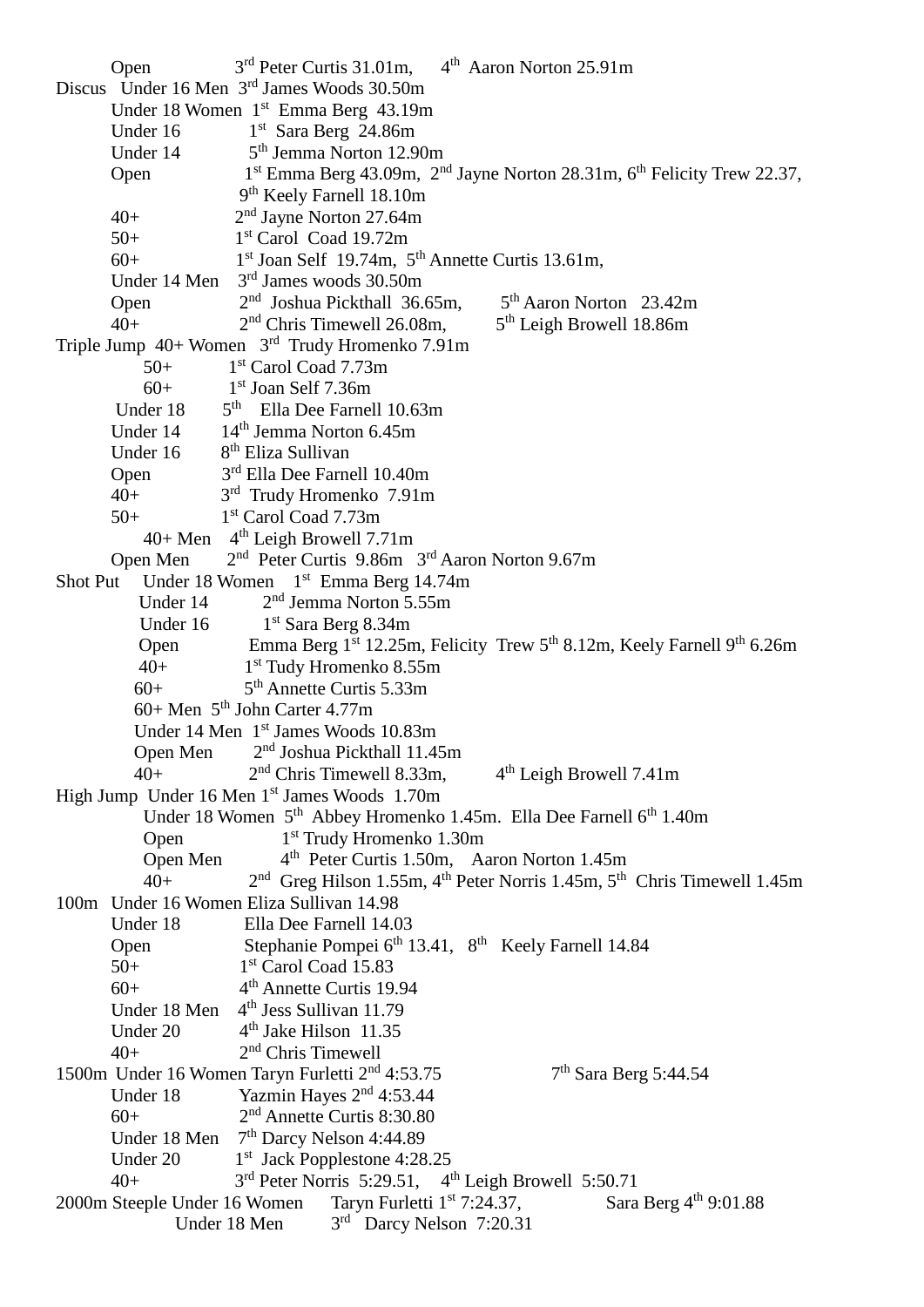| 3000m Steeple Under 20 Men                                           | 3rd Jack Popplestone 11:55.48          |                                      |  |
|----------------------------------------------------------------------|----------------------------------------|--------------------------------------|--|
| $40+$                                                                | $2nd$ Peter Norris 13:23.68,           | $3rd$ Leigh Browell 14:21.94         |  |
| Long Jump Under 16 Women Eliza Sullivan 6th 4.36m                    |                                        |                                      |  |
| Under 18                                                             | Ella Dee Farnell 4 <sup>th</sup> 4.91m |                                      |  |
| Open                                                                 | Ella Dee Farnell 4 <sup>th</sup> 4.76m |                                      |  |
| $50+$                                                                | Carol Coad 2 <sup>nd</sup> 3.49m,      | Andrea Woods 3rd 3.23m               |  |
| $60+$                                                                | Joan Self $2nd$ 3.32m                  |                                      |  |
| Under 14 Men                                                         | James Woods $4th 5.27m$                |                                      |  |
| Open                                                                 | 5 <sup>th</sup> Rhys Lias 5.50m        |                                      |  |
| $40+$                                                                | $2nd$ Peter Norris 4.71m               |                                      |  |
| 400m Under 18 Women Erin Hilson 1:26.55                              |                                        |                                      |  |
| Under 20                                                             | Olivia Attard 1:09.31                  |                                      |  |
| Open                                                                 | Teleah Hayes $2nd 1:00.63$ ,           | Stephanie Pompei 3rd 1:03.23         |  |
| $60+$                                                                | 2 <sup>nd</sup> Annette Curtis 1:49.88 |                                      |  |
| Under 14 Men                                                         | Logan Hromenko 7 <sup>th</sup> 1:14.84 |                                      |  |
| Under 18                                                             | Tyler Leonard 53.23                    | Jess Sulllivan 54.49                 |  |
| Under 29                                                             | Jake Hilson 2nd 51.36                  |                                      |  |
| 200m Under 20 Women Olivia Attard 30.30                              |                                        |                                      |  |
| Open                                                                 | Stephanie Pompei 5 <sup>th</sup> 27.61 |                                      |  |
| $40+$                                                                | Trudy Hromenko 4 <sup>th</sup> 33.15   |                                      |  |
| $50+$                                                                | Carol Coad 1st 32.76                   |                                      |  |
| $60+$                                                                | Annette Curtis 3rd 42.42               |                                      |  |
| Under 14 Men                                                         | Logan Hromenko $4th$ 32.87             |                                      |  |
| Jess Sullivan 5 <sup>th</sup> 23.99, Tyler Leonard 40.09<br>Under 18 |                                        |                                      |  |
| Under 20                                                             | Jake Hilson $2nd 22.42$                |                                      |  |
| 100m Hurdles Open Women Keely Farnell 3rd 24.35                      |                                        |                                      |  |
| 2 <sup>nd</sup> Peter Curtis 22.52<br>110m Hurdles<br>Open Men       |                                        |                                      |  |
| $40+$                                                                | $2nd$ Chris Timewell 23.76             |                                      |  |
| Pole Vault 50+ Women 1 <sup>st</sup> Andrea Woods 1.40m              |                                        |                                      |  |
| Under 14 Men $1st$ James Woods 3.20m                                 |                                        | 3 <sup>rd</sup> Logan Hromenko 2.00m |  |
| $40+$                                                                | 2md Greg Hilson 2.75m,                 | 3 <sup>rd</sup> Chris Timewell 2.40m |  |
| 3000m Walk 50+ Women<br>$2nd$ Jennifer Payne 18:26.36                |                                        |                                      |  |

| RELAYS: 4x100m                           |                                                                |
|------------------------------------------|----------------------------------------------------------------|
| Under 16 Women; $-4^{\text{th}}$ 1:00.12 | Sara Berg, Jemma Norton, Eliza Sullivan, Taryn Furletti        |
| 7 <sup>th</sup> 58.34<br>Open Women:     | Steph Pompei, Eliza Sullivan, Ella Dee Farnell, Taryn Furletti |
| 3 <sup>rd</sup> 1:10.65<br>40+Women:     | Andrea Woods, Carolyn Sullivan, Jayne Norton, Trudy Hromenko   |
| $3^{\rm rd} 46.87$<br>Under 18 Men:      | James Woods, Darcy Nelson, Jesse sullivan, Tyler Leonard       |
| $4^{th}$ 51.65<br>Under 20 Men:          | Logan Hromenko, Archie Reid, Jack Popplestone, Jake Hilson     |
| 3 <sup>rd</sup> 46.22<br>Open Men:       | Jess sullivan, Tyler Leonard, Rhys Lias, Jake Hilson           |